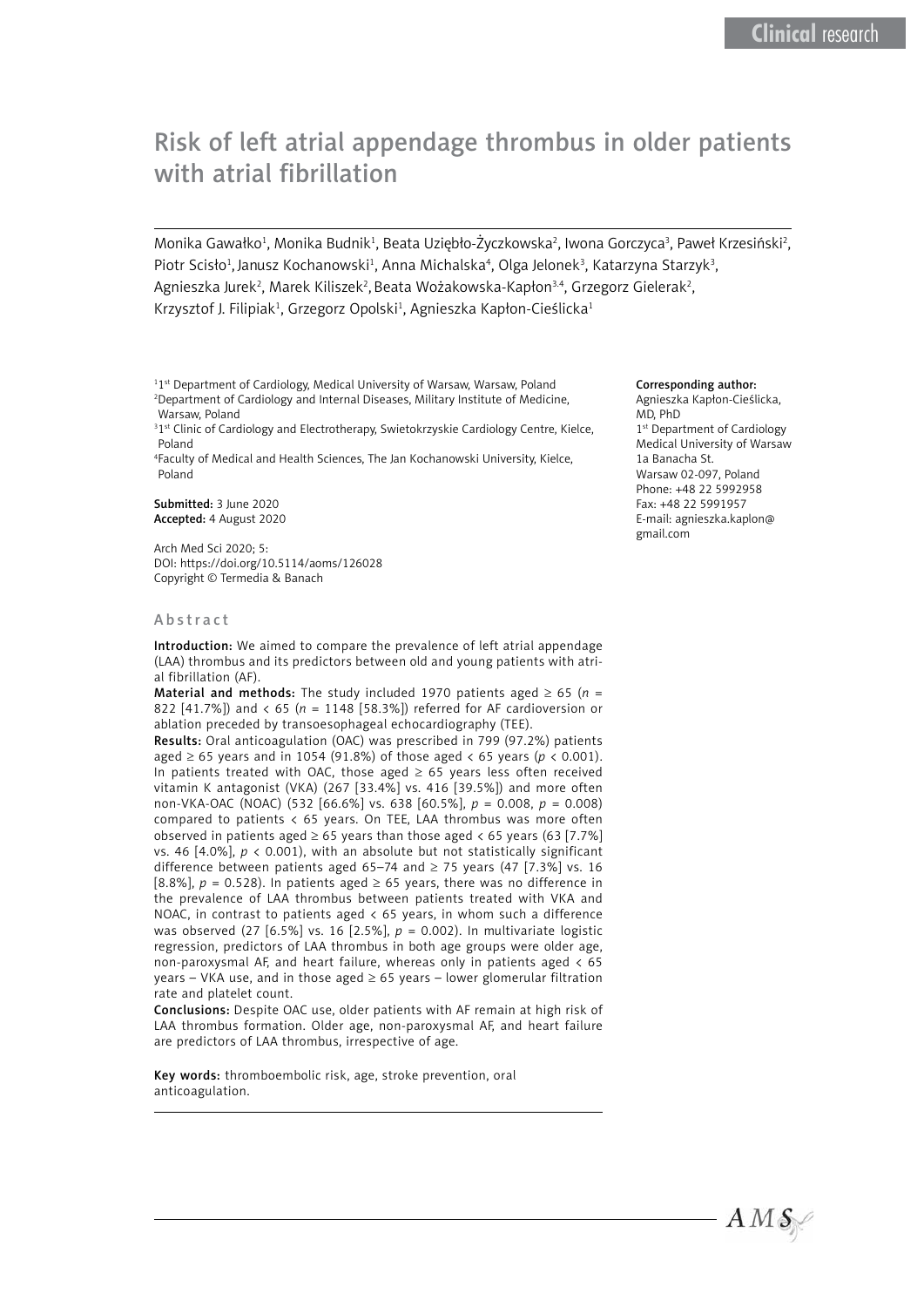### Introduction

Atrial fibrillation (AF) is the most commonly encountered sustained cardiac arrhythmia, and its prevalence increases sharply after 65 years of age [1]. Over 10% of individuals aged 80 years or more have AF [2]. Recent projections based on the Rotterdam study suggest that from 2015 to 2050, the number of adults aged  $> 75$  years with AF in the European Union will more than double, rising from 6.3 to 12.9 million [3]. The aetiology, course of illness, and thromboembolic outcomes in older patients with AF might differ from those in the younger population with AF [4]. The pathogenesis of AF in the young with structurally normal atria but electrophysiological "triggers" in the form of pulmonary vein ectopic foci is in stark contrast to that observed in older patients, who develop AF primarily due to structural abnormalities including atrial fibrosis and dilatation as well as systemic disorders such as chronic kidney disease (CKD) [5, 6]. Haemodynamic consequences of loss of atrial contraction in AF are usually more pronounced in older patients with stiffer left ventricles compared to young individuals [1]. Several structural and functional cardiac abnormalities are associated with significant left atrial appendage (LAA) stasis, which may lead to LAA thrombus formation [7]. However, it is not known whether age itself is truly associated with an increased tendency for LAA thrombi formation. Whereas some studies showed that age itself does not predict the presence of LA thrombus [8], some indicated an increased risk of LA thrombus formation with older age [9]. However, all current data are based on small numbers of patients.

In the study reported herein, we aimed to compare LAA thrombus prevalence and its predictors between old and young patients with AF.

# Material and methods

# Study population

This observational study, conducted in 3 high-reference cardiology departments (in an academic, military, and district hospital), included consecutive patients with AF who underwent transoesophageal echocardiography (TEE) before AF direct current cardioversion or ablation (pulmonary vein isolation) between 2014 and 2018.

The patients were divided into 2 age groups  $(65 \text{ and } 65 \text{ years})$ . Then, the older group was further divided into 2 groups for an additional subanalysis (65–74 and  $\geq$  75 years).

# Procedures and data collection

Data (including laboratory tests and echocardiography results) were gathered retrospectively from medical records. Patients were included in the study regardless of the presence or type of anticoagulant treatment prior to TEE.

In the academic department, all patients have TEE performed routinely before direct current cardioversion of AF or catheter ablation for AF (pulmonary vein isolation), irrespective of the presence or type of anticoagulation. The only exception are patients admitted for emergency indications [10]. In the district and military hospitals, TEE preceding AF cardioversion or ablation was performed in case of any doubt regarding the efficacy of anticoagulant treatment or patient compliance. In all departments, TEE was conducted within 48 hours prior to the scheduled procedure (usually directly or a few hours before the procedure). All TEE studies were performed by certified echocardiographers (certified with accreditation of the Section of Echocardiography of the Polish Cardiac Society), using an EPIQ 7 Ultrasound Machine® (Philips Medical Systems, Andover, Massachusetts, United States), iE33 Ultrasound Machine® (Philips Medical Systems), General Electric Vivid 7 (GE Healthcare, Milwaukee, Wisconsin, United States), or E95 Ultrasound Machine® (GE Healthcare). In cases of left atrial (LA) thrombus suspicion, the study was evaluated by a second echocardiographer, and if any doubt persisted, by a third echocardiographer, to establish the most reliable and unanimous diagnosis, and to enable safe referral for cardioversion or ablation. Written informed consent for TEE was obtained from all patients. In patients with LAA thrombus, ablation or cardioversion was postponed and an intensified anticoagulant regimen was initiated.

The study protocol was submitted to the Ethics Committee, which approved the research protocol and retrospective review of medical records. The Committee waived the requirement to obtain informed consent from the patients.

# Definitions

Chronic kidney disease was defined as abnormalities of kidney structure or function (any of the following: albuminuria [albumin excretion rate ≥ 30 mg/day or albumin-to-creatinine ratio ≥ 30 mg/g], urine sediment abnormalities, electrolyte and other abnormalities due to tubular disorders, abnormalities detected by histology, structural abnormalities detected by imaging, history of kidney transplantation, glomerular filtration rate [GFR]  $<$  60 ml/min/1.73 m<sup>2</sup>) present for 3 or more months, with implications for health [11].

Heart failure (HF) was defined as a clinical syndrome characterised by typical symptoms (e.g. breathlessness, ankle swelling, fatigue) that may be accompanied by signs (e.g. elevated jugular venous pressure, pulmonary crackles, peripheral oedema) caused by structural and/or functional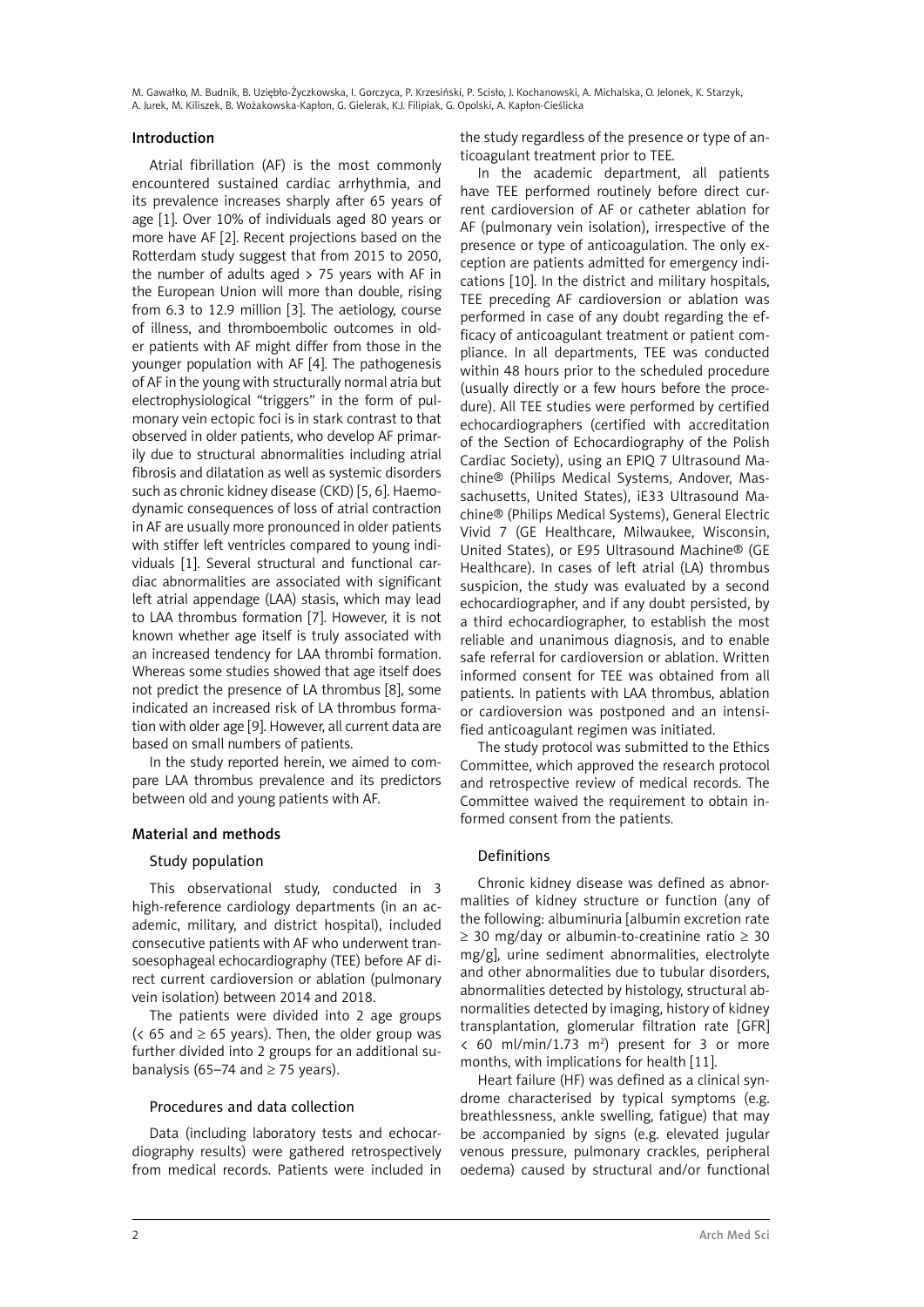cardiac abnormality, resulting in reduced cardiac output and/or elevated intracardiac pressure at rest or during stress [12].

#### Primary endpoint

The presence of LA thrombus on TEE was deemed the primary endpoint of the study.

### Statistical analysis

Data were presented as median and interquartile range, mean + standard deviation, or number of patients and percentages, where appropriate. Differences in medians were compared using the Kruskal-Wallis test, and differences in means were compared using Student's t-test. Frequencies of parameters or events were compared using  $\chi^2$  test or Fisher's exact test, as appropriate. For all tests, a *p*-value < 0.05 was considered to be statistically significant. To determine predictors of LA thrombus on TEE in both age groups, univariate and multivariate logistic regression analyses were performed. Table S I (supplementary material online) presents variables included in univariate logistic regression analyses. Only variables that were available for more than 92% of patients were included in the logistic regression analysis. The multiple logistic regression model included all variables found to be predictors of LA thrombus in univariate analyses. Statistical analysis was performed with SPSS version 15.0 (SPSS Inc., Chicago, IL, USA).

# Results

A total of 1970 patients with AF were included in the study. Patients were divided into 2 groups: 1148 (58.3%) patients aged < 65 years and 822 patients (41.7%) aged  $> 65$  years, including 182 patients (22.1% of the 822 patients) aged  $\geq$  75 years. Compared to the younger group, patients aged  $\geq 65$  were twice more often women, and, as expected, were burdened with more concomitant diseases. Detailed clinical characteristics of both age groups are shown in Table I.

Oral anticoagulation (OAC) was prescribed in 799 (97.2%) patients aged  $\geq$  65 years compared to 1054 (91.8%) in those aged < 65 years (*p* < 0.001). Among patients treated with OAC, those aged ≥ 65 years less often received vitamin K antagonist (VKA) (267 [33.4%] vs. 416 [39.5%]) and more often non-VKA-OAC (NOAC) (532 [66.6%] vs. 638 [60.5%],  $p = 0.008$ ] compared to patients younger than 65 years. In patients receiving NOAC, patients aged ≥ 65 years were more often prescribed reduced doses of NOAC compared to the younger group (79 [14.8%] vs. 19 [3.0%], *p* < 0.001). No significant differences in relation to antiplatelet therapy were seen between the 2 groups. Details on antithrombotic treatment in both age groups are presented in Table S II.

While comparing the 2 prespecified subgroups of older patients, those aged  $\geq$  75 years were less often prescribed OAC than patients aged 65–74 years (Table S II). As shown in Figure 1, in anticoagulated patients, the frequency of VKA therapy decreased and the frequency of NOAC therapy (in particular with rivaroxaban and apixaban) increased after the age of 75 years. Reduced doses of NOAC were used in 53 (38.1%) patients aged  $\geq$  75 years, and in 26 (6.6%) of those aged 65–74 years ( $p < 0.001$ ), as shown in Table S II (supplementary material online). The appropriate reduced doses were prescribed to 24 (68.6%), 23 (57.5%), and 4 (100%) patients in the dabigatran, rivaroxaban, and apixaban groups, respectively (Table S III [supplementary material online])

On TEE, LA thrombi were detected in 109 (5.5%) patients. All of those thrombi were found in LAA. The frequency of LAA thrombus was higher in patients  $> 65$  years compared to those < 65 years (63 [7.7%] vs. 46 [4.0%], *p* < 0.001; as shown in Table II). There was an absolute, although statistically insignificant, difference in LAA thrombus prevalence between patients aged 65–74 years and  $>$  75 years (47 [7.3%] vs. 16 [8.8%], *p* = 0.528; as shown in Table S IV [supplementary material online]). In patients aged  $\geq 65$ years, there was no statistically significant difference in the frequency of LAA thrombus between patients treated with VKA and NOAC, in contrast to patients aged < 65 years, in whom NOAC treatment was associated with significantly lower LAA thrombus prevalence, as presented in Table III and Figure 2.

In multivariate logistic regression, predictors of LAA thrombus in patients aged  $\geq 65$  years were: older age, non-paroxysmal AF (vs. paroxysmal AF), HF, and lower GFR and platelet count (as shown in Table IV), whereas in patients aged  $\lt 65$  years – older age, non-paroxysmal AF (vs. paroxysmal AF), HF, and VKA use (compared to NOAC therapy), as shown in Table V. In patients aged  $\geq 65$  years, no type of OAC treatment (VKA vs. NOAC; reduced doses of NOAC) predicted LAA thrombus.

Despite the fact that HF appeared to be a significant predictor of LAA thrombus in both age groups, no statistically significant differences were observed between patients aged < 65 years and those aged  $\geq$  65 years according to ejection fraction (57 [45–60] vs. 57 [50–60], *p* = 0.96), LA diameter (45 [41–49] vs. 45 [41–48],  $p = 0.19$ ), and left ventricular diastolic dimension (53 [49–57] vs. 52 [47–57], *p* = 0.08) (Table II) as well as between patients those aged 65–74 and ≥ 75 – ejection fraction (58 [50–60] vs. 55 [50–60], *p* = 0.19), LA diameter (45 [42–48] vs. 46 [42–51],  $p = 0.20$ ), and left ventricular diastolic dimension (52 [47–57] vs. 50 [46–57], *p* = 0.65) (Table S IV).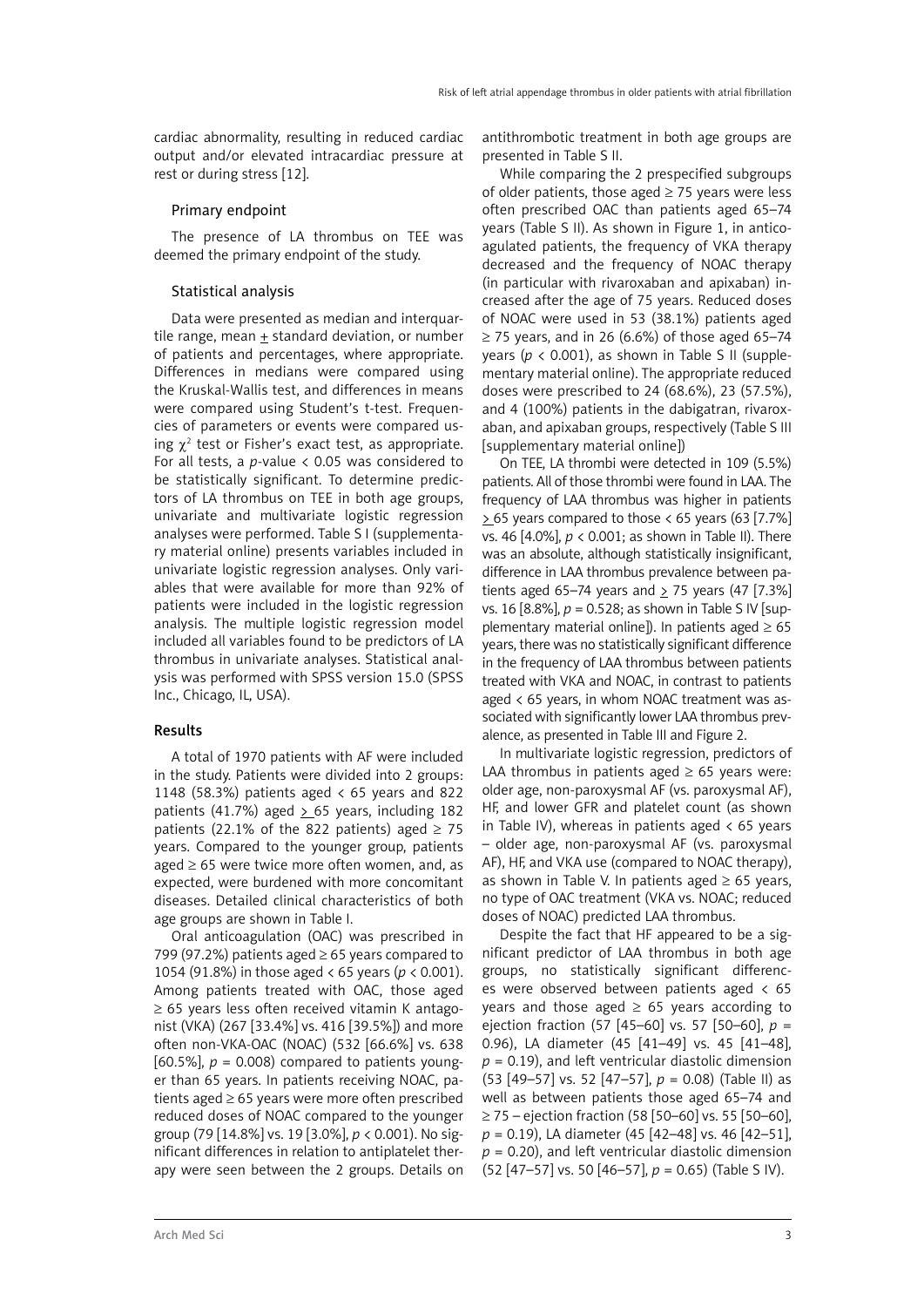Table I. Clinical characteristics, thromboembolic, and bleeding risk in patients aged less than 65 compared to patients aged 65 years and older.

| Variable                                     | $(n = 1148)$                                      | Patients aged $\lt 65$ years Patients aged $\ge 65$ years<br>$(n = 822)$ | <i>p</i> -value |  |
|----------------------------------------------|---------------------------------------------------|--------------------------------------------------------------------------|-----------------|--|
| Age [years]                                  | 57 [49-61]                                        | 69 [67-74]                                                               | < 0.01          |  |
| Female $[n (%)]$                             | 294 (26%)                                         | 423 (52%)                                                                | < 0.01          |  |
| BMI [ $kg/m2$ ]                              | 29 [26-32]<br>$n = 944$                           | 28 [26-32]<br>$n = 581$                                                  | < 0.01          |  |
| Obesity $[n, (\%)]$                          | 414 (42%)<br>$n = 984$                            | 222 (36%)<br>$n = 617$                                                   | < 0.01          |  |
| Type of AF $[n (%)]$                         |                                                   |                                                                          |                 |  |
| Paroxysmal AF                                | 613 (53%)                                         | 333 (41%)                                                                | & 0.01          |  |
| Non-paroxysmal AF                            | 535 (47%)                                         | 489 (59%)                                                                | < 0.01          |  |
| Type of procedure planned $[n \ (\%)]$       |                                                   |                                                                          |                 |  |
| Cardioversion                                | 317 (28%)                                         | 421 (51%)                                                                | < 0.01          |  |
| Ablation                                     | 831 (72%)                                         | 401 (49%)                                                                | < 0.01          |  |
| Concomitant diseases [n (%)]                 |                                                   |                                                                          |                 |  |
| <b>Diabetes</b>                              | 154 (13%)                                         | 212 (26%)                                                                | < 0.01          |  |
| CAD                                          | 137 (12%)                                         | 225 (27%)                                                                | < 0.01          |  |
| Previous myocardial infarction               | 52 (4.5%)                                         | 94 (11%)                                                                 | < 0.01          |  |
| Previous PCI/CABG                            | 60 (5.2%)                                         | 104 (13%)                                                                | < 0.01          |  |
| PAD                                          | 12 (1.3%)                                         | 33 (5.8%)                                                                | < 0.01          |  |
| Vascular disease (CAD and/or PAD)            | $n = 896$                                         | $n = 569$                                                                | < 0.01          |  |
|                                              | 149 (13%)                                         | 249 (30%)                                                                |                 |  |
| Heart failure                                | 182 (16%)                                         | 226 (27%)                                                                | < 0.01          |  |
| Previous stroke/TIA/peripheral embolism      | 54 (4.7%)                                         | 84 (10%)                                                                 | < 0.01          |  |
| Chronic respiratory disease                  | 40 (4.5%)<br>$n = 895$                            | 48 (8.4%)<br>$n = 569$                                                   | 0.01            |  |
| Chronic kidney disease                       | 64 (5.6%)                                         | 130 (16%)                                                                | < 0.01          |  |
| Liver disease                                | 16 (1.8%)                                         | $6(1.1\%)$                                                               | 0.20            |  |
| Hyperthyroidism                              | $n = 896$<br>99 (8.6%)                            | $n = 569$<br>59 (7.2%)                                                   | 0.27            |  |
| Hypothyroidism                               | 82 (7.1%)                                         |                                                                          |                 |  |
|                                              | 29 (3.7%)                                         | 110 (13%)                                                                | < 0.01          |  |
| Malignancy                                   | $n=789\,$                                         | 38 (9.2%)<br>$n = 413$                                                   | 0.02            |  |
| Previous bleeding                            | 41 (3.6%)                                         | 60 (7.3%)                                                                | < 0.01          |  |
| Labile INR                                   | $8(0.9\%)$<br>10 (1.8%)<br>$n = 896$<br>$n = 569$ |                                                                          | 0.24            |  |
| Smoking                                      | 278 (35%)<br>101 (25%)<br>$n = 786$<br>$n = 411$  |                                                                          | $< 0.01\,$      |  |
| Thromboembolic and bleeding risk             |                                                   |                                                                          |                 |  |
| CHADS <sub>2</sub> score                     | $1[0-1]$                                          | $2[1-2]$                                                                 | < 0.01          |  |
| CHA <sub>2</sub> DS <sub>2</sub> -VASc score | $1[1-2]$                                          | $3[3-4]$                                                                 | < 0.01          |  |
| HAS-BLED score                               | $1[0-1]$<br>$n = 896$                             | $2[2-3]$<br>$n = 569$                                                    | < 0.01          |  |

*AF – atrial fibrillation, BMI – body mass index, CABG – coronary artery bypass graft, CAD – coronary artery disease, PAD – peripheral artery disease, PCI – percutaneous coronary intervention, TIA – transient ischaemic attack.*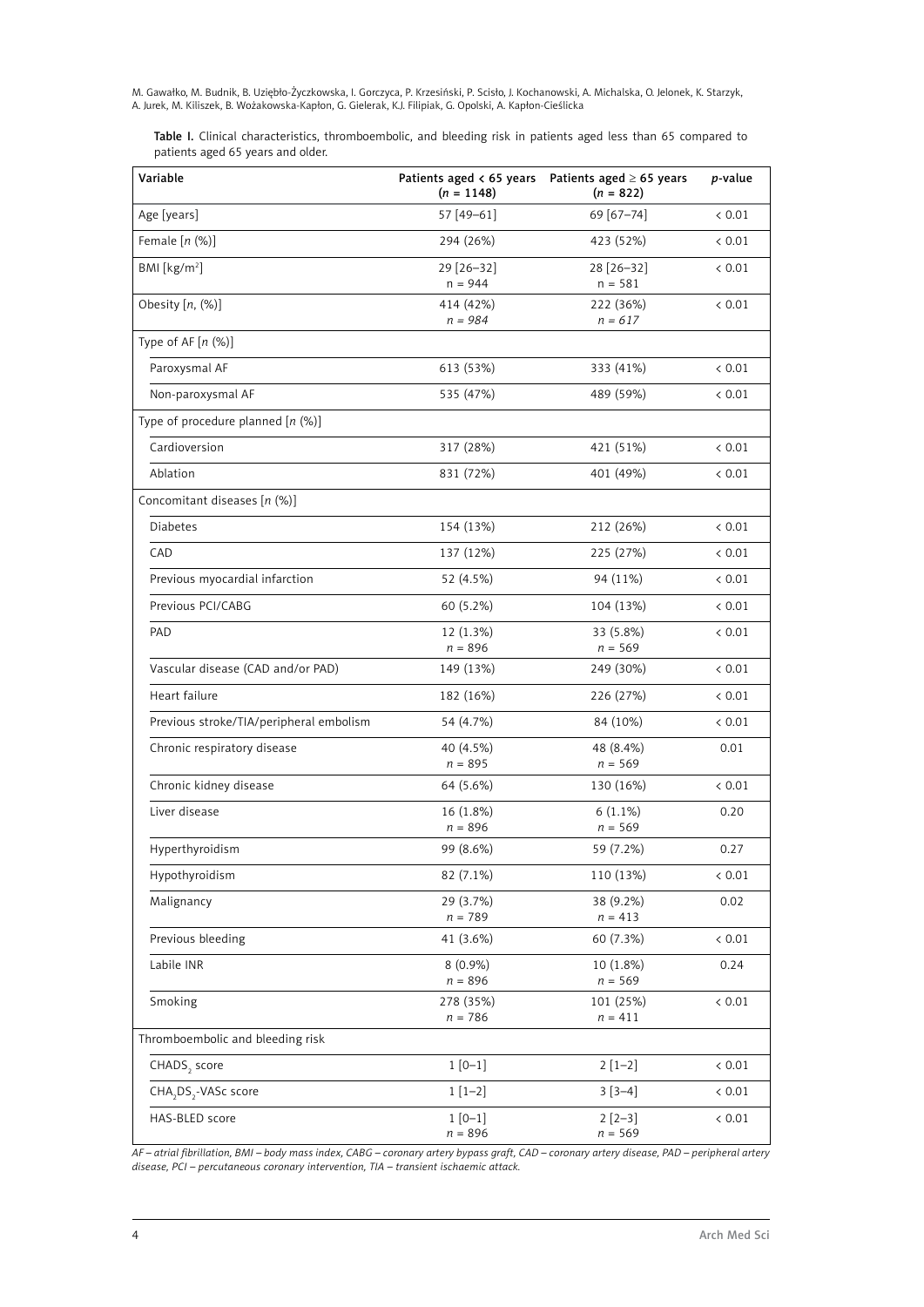#### Discussion

The major findings of the present study are as follows. First, despite OAC use in most, older patients with AF remain at high risk of LAA thrombus formation. Second, in both age groups, older age, non-paroxysmal AF (vs. paroxysmal AF), and HF proved to be strong predictors of LAA thrombus. Third, in the older patients, age and GFR were related to the risk of thrombus formation. Last, in patients aged < 65 years, NOAC treatment was associated with a lower risk of LAA thrombus compared to VKA therapy.

The attributable risk of thromboembolic events increases sharply with age, from 1.5% for patients aged 50 to 59 years to 23.5% for patients aged 80 to 89 years, and with 40% of stroke in those > 80 years due to AF [13]. In a sub-analysis of the PREFER in AF (PREvention of Thromboembol-





*VKA – vitamin K antagonist. For pairwise comparisons between groups (< 65 years vs. 65–74 years, and 65–74 years vs.* ≥ *75 years), only p values of < 0.05 are given.*

Table II. Laboratory and echocardiographic characteristics of patients aged less than 65 years compared to patients aged 65 years and older

| Variable                                 | Patients aged $\lt 65$ years<br>$(n = 1148)$ | Patients aged $\geq 65$<br>years ( $n = 822$ ) | p-value |
|------------------------------------------|----------------------------------------------|------------------------------------------------|---------|
| Laboratory parameters                    |                                              |                                                |         |
| Haemoglobin [g/dl]                       | $15[14-16]$<br>$n = 1132$                    | $14[13-15]$<br>$n = 801$                       | < 0.01  |
| Haematocrit [%]                          | 43 [41-46]<br>$n = 999$                      | 41 [39-44]<br>$n = 643$                        | < 0.01  |
| WBC [K/µl]                               | $7.4$ [6.3-8.8]<br>$n = 1058$                | $7.3$ [6.1-8.5]<br>$n = 682$                   | 0.03    |
| Platelet count [K/µl]                    | 219 [185-252]<br>$n = 1132$                  | 210 [174-252]<br>$n = 795$                     | 0.01    |
| GFR [ml/min/1.73 m <sup>2</sup> ]        | 79 [65-90]<br>$n = 1035$                     | 65 [53-89]<br>$n = 818$                        | < 0.01  |
| AST [U/l]                                | 24 [20-30]<br>$n = 865$                      | 24 [20-29]<br>$n = 553$                        | 0.21    |
| ALT [U/l]                                | 32 [24-43]<br>$n = 873$                      | 25 [19-35]<br>$n = 554$                        | < 0.01  |
| INR (in patients on VKA)                 | $1.2$ [1.0-2.1]<br>$n = 384$                 | $1.4$ [1.1-2.2]<br>$n = 235$                   | < 0.01  |
| Transthoracic echocardiography*          |                                              |                                                |         |
| Ejection fraction [%]                    | 57 [45-60]<br>$n = 418$                      | 57 [50-60]<br>$n = 409$                        | 0.96    |
| Left atrial diameter [mm]                | 45 [41-49]<br>$n = 512$                      | 45 [41-48]<br>$n = 376$                        | 0.19    |
| Left ventricular diastolic diameter [mm] | 53 [49-57]<br>$n = 302$                      | 52 [47-57]<br>$n = 296$                        | 0.08    |
| Transoesophageal echocardiography*       |                                              |                                                |         |
| Thrombus $[n (%)]$                       | 46 (4.0%)                                    | 63 (7.7%)                                      | < 0.01  |
| LAA emptying velocity [cm/s]             | 52 [34-76]<br>$n = 925$                      | 40 [27-60]<br>$n = 556$                        | < 0.01  |
| SEC [n (%)]                              | 187 (19%)                                    | 154 (24%)                                      | 0.17    |

*\* – performed during index hospitalisation, ALT – alanine transaminase, AST – aspartate transaminase, GFR – glomerular filtration rate, INR – international normalised ratio, LAA – left atrial appendage, SEC – spontaneous echo contrast, WBC – white blood cells.*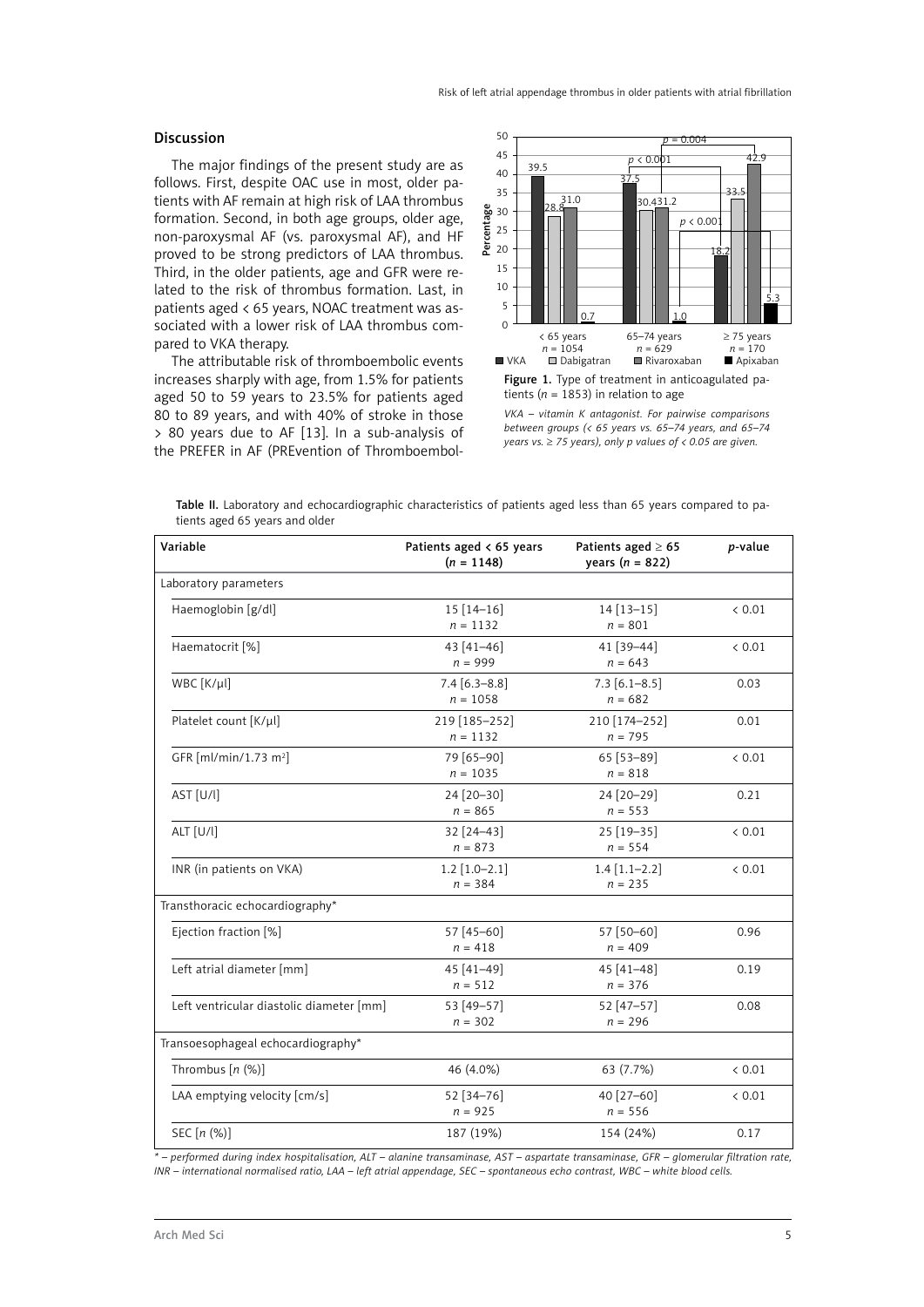| Variable                                                           | Patients aged $\lt 65$ years |                            | Patients aged $\geq 65$ years |                           |                            |                 |
|--------------------------------------------------------------------|------------------------------|----------------------------|-------------------------------|---------------------------|----------------------------|-----------------|
|                                                                    | <b>VKA</b><br>$(n = 416)$    | <b>NOAC</b><br>$(n = 638)$ | <i>p</i> -value               | <b>VKA</b><br>$(n = 267)$ | <b>NOAC</b><br>$(n = 532)$ | <i>p</i> -value |
| Age [years]                                                        | 58 [52-61]                   | 58 [52-64]                 | 0.59                          | 69 [67-72]                | 70 [67-75]                 | 0.01            |
| Female $[n (%)]$                                                   | 100 (24%)                    | 170 (27%)                  | 0.35                          | 138 (52%)                 | 274 (52%)                  | 1.00            |
| Paroxysmal AF [n (%)]                                              | 236 (57%)                    | 298 (47%)                  | & 0.01                        | 146 (55%)                 | 169 (32%)                  | & 0.01          |
| Non-paroxysmal AF $[n (%)]$                                        | 180 (43%)                    | 340 (53%)                  | & 0.01                        | 121 (45%)                 | 363 (68%)                  | < 0.01          |
| Previous ischaemic stroke/TIA/<br>peripheral embolism $[n \ (\%)]$ | 17 (4.1%)                    | 37 (5.8%)                  | 0.25                          | 31 (12%)                  | 49 (9.2%)                  | 0.32            |
| Previous bleeding $[n (%)]$                                        | 13 (3.1%)                    | 24 (3.8%)                  | 0.61                          | 11 (4.1%)                 | 45 (8.5%)                  | 0.03            |
| Thromboembolic and bleeding risk                                   |                              |                            |                               |                           |                            |                 |
| CHADS, score                                                       | $1[1-2]$                     | $1 [0-1]$                  | 0.08                          | $1[1-2]$                  | $2[1-3]$                   | 0.09            |
| CHA, DS,-VASc score                                                | $1[1-2]$                     | $1[1-2]$                   | 0.15                          | $3 [2.5-4]$               | $3[3-5]$                   | 0.28            |
| HAS-BLED score                                                     | $1[0-1]$<br>$n = 337$        | $1[0-1]$<br>$n = 465$      | 0.31                          | $2 [2-2]$<br>$n = 187$    | $2$ [2-3]<br>$n = 359$     | 0.31            |
| Transoesophageal echocardiography*                                 |                              |                            |                               |                           |                            |                 |
| Thrombus $[n (%)]$                                                 | 27 (6.5%)                    | 16 (2.5%)                  | < 0.01                        | 25 (9.4%)                 | 35 (6.6%)                  | 0.20            |
| LAA emptying velocity [cm/s]                                       | 54 [32-75]<br>$n = 367$      | 50 [33-72]<br>$n = 467$    | 0.64                          | 47 [30-67]<br>$n = 224$   | $36$ [25-56]<br>$n = 310$  | < 0.01          |
| SEC $[n (%)]$                                                      | 81 (21%)<br>$n = 387$        | 100 (19%)<br>$n = 525$     | 0.11                          | 52 (22%)<br>$n = 235$     | 99 (26%)<br>$n = 386$      | 0.77            |

Table III. Comparison of patients on different anticoagulant regimens in relation to age

*\* – performed during index hospitalisation, AF – atrial fibrillation, LAA – left atrial appendage, NOAC – non-vitamin K antagonist oral anticoagulants, SEC – spontaneous echo contrast, TIA – transient ischaemic attack, VKA – vitamin K antagonists.*



Figure 2. Prevalence of left atrial appendage thrombus in relation to age and type of anticoagulation *NOAC – non-vitamin K antagonist oral anticoagulants, VKA – vitamin K antagonists.*

ic Events-European Registry in Atrial Fibrillation) study, the prevalence of thromboembolic events was 4.3% per year in AF patients over 85 years old and 2.3% per year in patients with AF who were younger than 85 years, despite antithrombotic treatment [14]. In a meta-analysis including 8932 patients from 12 randomised trials on stroke prevention in AF, the risk of ischaemic stroke increased by age, with a 45% increase in risk for every 10 years starting at the age of 50 years [15].

Historically, the risk of thromboembolism has been considered to be independent of the AF pattern [16–19]. This consensus of risk equivalence between AF types is reflected in current North American [17] and European AF guidelines [16]. However, recent reports suggest that the pattern of AF is a strong predictor of stroke, and division

Table IV. Logistic regression analyses of predictors of left atrial thrombus in the group of patients aged 65 years or older

| Variable                                   | Univariate |      | Multivariate analysis |                 |  |
|--------------------------------------------|------------|------|-----------------------|-----------------|--|
|                                            | analysis   | OR   | 95% CI                | <i>p</i> -value |  |
| Age (every 10 years)                       | 0.03       | 0.97 | $0.95 - 0.99$         | & 0.01          |  |
| Non-paroxysmal AF (vs. paroxysmal AF)      | & 0.01     | 3.78 | $1.79 - 8.00$         | & 0.01          |  |
| Heart failure                              | & 0.01     | 2.27 | $1.30 - 3.97$         | & 0.01          |  |
| Haemoglobin (every 5 g/dL)                 | & 0.05     | 1.07 | $0.97 - 1.19$         | 0.15            |  |
| Platelet count (every 60,000/µm)           | 0.02       | 0.99 | 0.989-0.999           | 0.02            |  |
| GFR (every 10 ml/min/1.73 m <sup>2</sup> ) | 0.02       | 0.98 | $0.97 - 0.99$         | 0.03            |  |

*AF – atrial fibrillation, GFR – glomerular filtration rate.*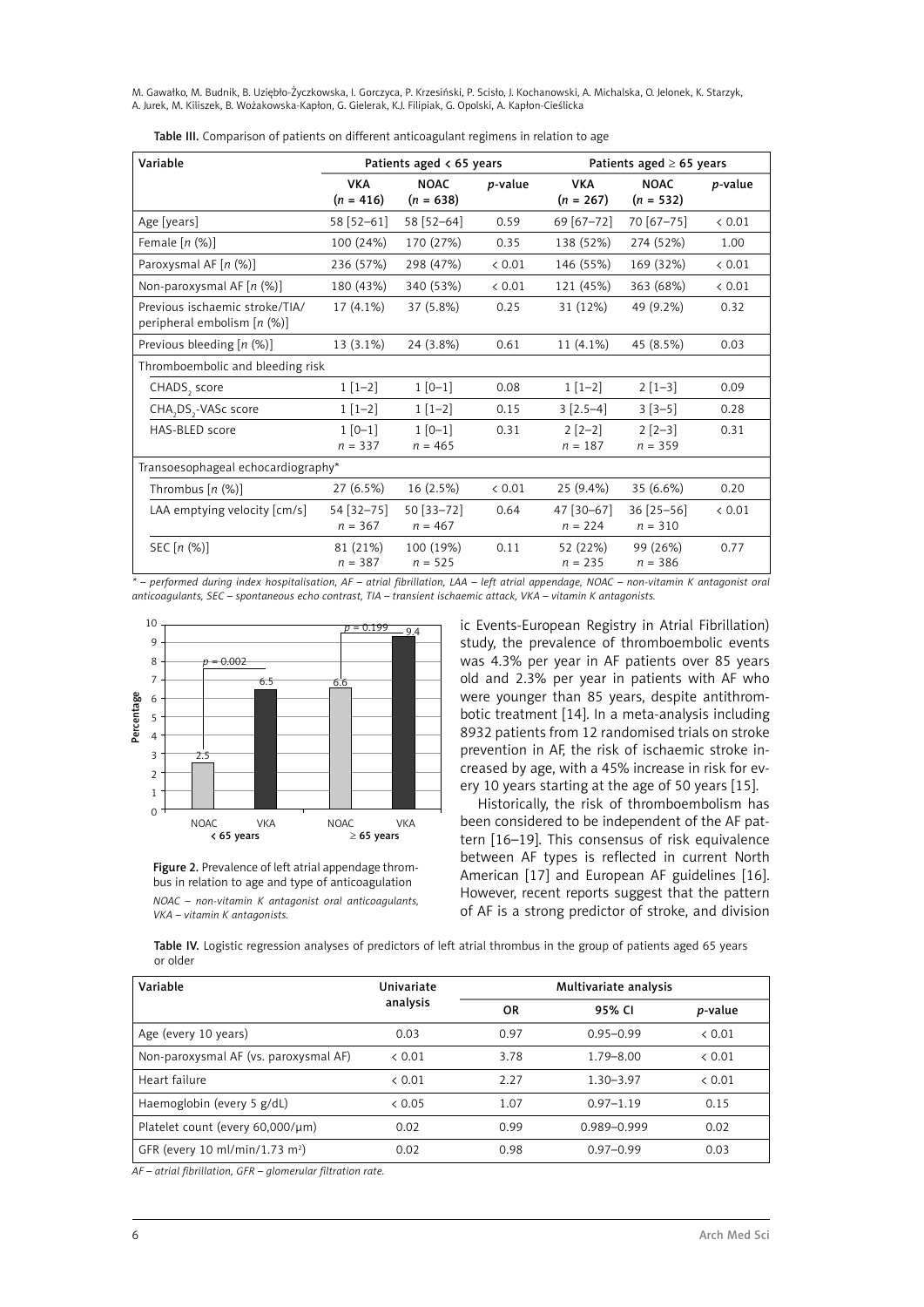| Variable                              | Univariate |      | Multivariate analysis |                 |  |  |
|---------------------------------------|------------|------|-----------------------|-----------------|--|--|
|                                       | analysis   | 0R   | 95% CI                | <i>p</i> -value |  |  |
| Age (every 10 years)                  | & 0.01     | 1.32 | $1.01 - 1.72$         | 0.43            |  |  |
| Non-paroxysmal AF (vs. paroxysmal AF) | & 0.01     | 6.54 | $2.66 - 16.04$        | & 0.01          |  |  |
| <b>Diabetes</b>                       | 0.01       | 1.76 | $0.84 - 3.71$         | 0.14            |  |  |
| Vascular disease (CAD and/or PAD)     | & 0.01     | 0.78 | $0.33 - 1.84$         | 0.57            |  |  |
| Heart failure                         | & 0.01     | 2.20 | $1.11 - 4.36$         | 0.02            |  |  |
| VKA (vs. NOAC)                        | & 0.01     | 3.22 | $1.67 - 6.18$         | & 0.01          |  |  |

Table V. Logistic regression analyses of predictors of left atrial thrombus in patients aged less than 65 years

*AF – atrial fibrillation, CAD – coronary artery disease, NOAC – non-vitamin K antagonist oral anticoagulants, VKA – vitamin K antagonists.*

of AF into paroxysmal and non-paroxysmal AF is gaining widespread acceptance in clinical practice. In the study by Vanassche *et al*., the annual rate of thromboembolism increased from 2.1% in paroxysmal AF to 3.0% in persistent and 4.2% in permanent AF, resulting in a hazard ratio for non-paroxysmal vs. paroxysmal of 1.91 (95% confidence interval [CI] 1.50–2.43; *p* < 0.001) [20]. A recent meta-analysis by Ganesan et al., including almost 100,000 patients, reported a 38% greater risk of thromboembolism and a 22% increase in mortality in non-paroxysmal AF as compared to paroxysmal AF [21]. Whether AF type is indeed an independent risk factor for stroke or rather a reflection of patients' thromboembolic risk profile is yet to be determined.

HF is a well-recognised predictor of stroke in patients with AF [22–25]. In our study, HF was associated with more than doubled risk of LAA thrombus in both age groups. Similarly to AF, HF is a growing epidemic and its prevalence increases with age [26]. When present in combination, AF and HF portend a worse prognosis than either condition alone, with a 4-fold increased risk of systemic thromboembolism events per year [27]. Moreover, HF is a negative predictor of LAA thrombus resolution in patients with AF receiving OAC [23].

Another factor related to increased risk of LAA thrombus in our study was lower GFR. Patients with advanced kidney disease are known to be at increased bleeding risk (Piccini *et al*., 2013; Singer *et al*., 2013). In both the AnTicoagulation and Risk factors In AF (ATRIA) study [28] and the R<sub>2</sub>CHADS<sub>2</sub> score [29], renal dysfunction defined as GFR < 45 ml/min/1.73  $m^2$  and < 60 ml/min/1.73  $m^2$ , respectively, was related to higher thromboembolic risk and enhanced its stratification compared to the  $\text{CHA}_2\text{DS}_2\text{-}\text{VASc}$  and  $\text{CHADS}_2$  scores. Recently, we proposed a new cut-off of 56 ml/min/1.73  $m^2$  for an improved thrombus risk stratification in AF [22]. The lack of association between GFR and the presence of LAA thrombus in patients younger than 65 years in our study was probably due to the low prevalence of renal dysfunction in these patients.

In our study, the older the patient, the higher the risk for LAA thrombus formation (a known observation reflected in the  $CHA<sub>2</sub>DS<sub>2</sub>$ -VASc score), and this rule applies even among patients younger than 65 years. In the Framingham Study, the percentage of stroke attributable to AF increased steeply, from 1.5% at 50–59 years of age, through 2.8% at age 60–69 years and 9.9% at 70–79 years, to 23.5% at 80–89 years of age [30]. The findings of the above and further studies showed that octogenarian would be burdened with a substantially higher thromboembolic risk than for a 70-yearold patient [13, 14]. In our study, the prevalence of LAA thrombus in patients aged 75 years and older was higher than in patients aged 65–74 years (8.8% vs. 7.3%), although the difference was not statistically significant, which might have been related to a low number of patients  $\geq$  75 years.

Among physicians, the most commonly reported concern with anticoagulation is the fear of falls and consequent bleeding [31]. This has resulted in OAC underuse, especially in older patients [32, 33]. However, more recently, there has been a progressive increase in the proportion of older patients with AF receiving guideline-recommended therapy. In the Prevention of Thromboembolic Events-European Registry in AF 65 years) [34]. In the Global Anticoagulant Registry in the FIELD-AF (GARFIELD-AF), OAC use increased from 55 to 74% during 5-year observation from 2011 to 2016. Of particular relevance to older patients, the mean age in this study was 75 years, with 87% of patients being aged 65 years or older [35]. This positive trend is also reflected in our study, with 97.2% of patients aged  $\geq$  65 years receiving OAC. Still, there were significant differences in the frequency of OAC use between patients from different age groups. While lower frequency of OAC use in patients  $\langle 65 \rangle$  years of age (91.8%) as compared to patients aged 65–74 years (98.3%) may be explained by their lower  $CHA<sub>2</sub>DS<sub>2</sub>$ -VASc score (with a median score of 1 point, which is a class IIa indication to OAC), lower frequency of OAC use in patients aged  $\geq$  75 years (93.4%) suggests therapeutic inertia, given that there was no difference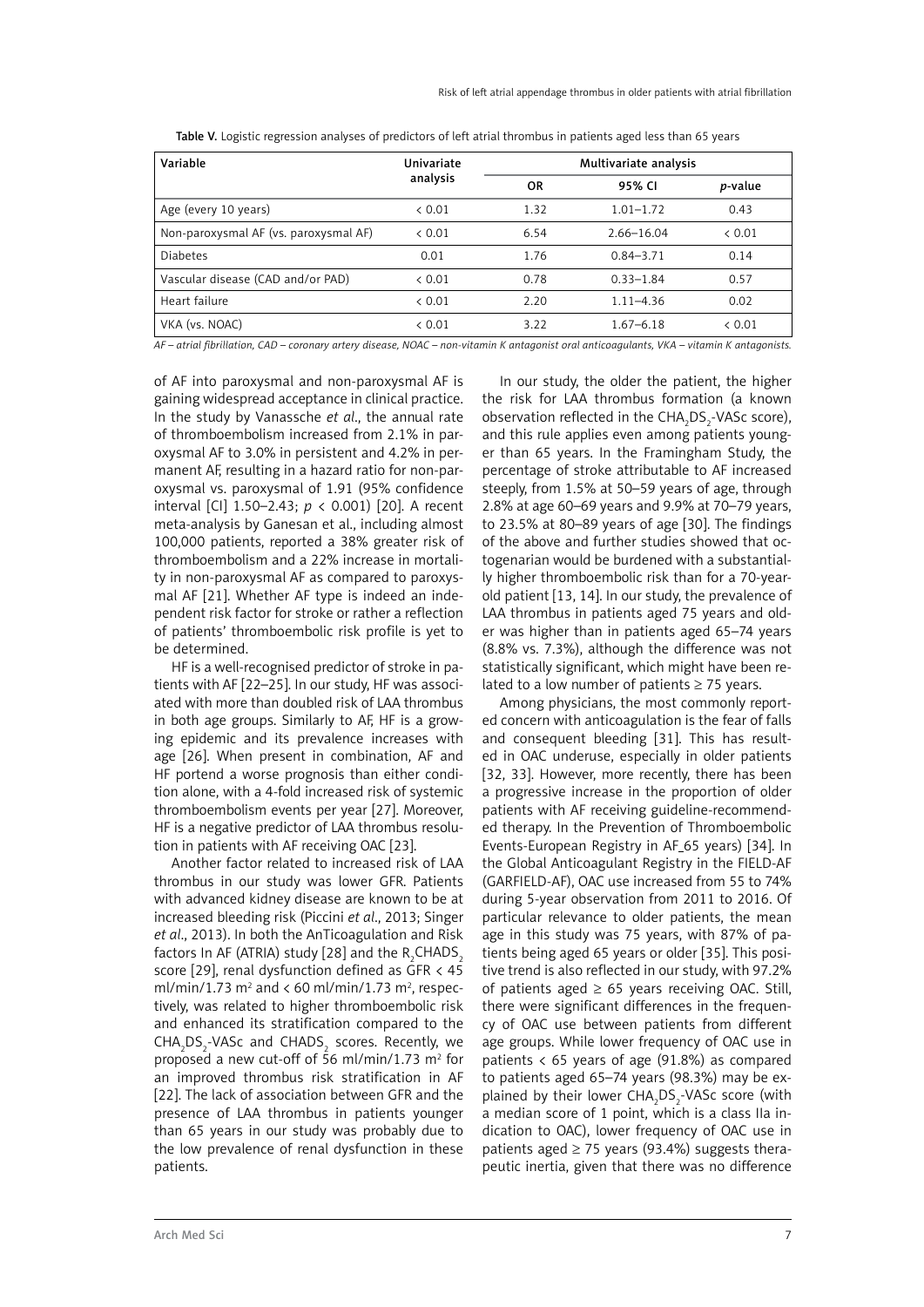in the prevalence of history of bleeding between the 2 older groups.

In landmark clinical trials, NOACs have consistently demonstrated to be associated with lower rates of intracranial haemorrhage compared with VKA [36–39]. In ARISTOTLE, apixaban was also reported to cause major bleeding less often than warfarin [40]. These aspects may explain the preference for the prescription of NOAC among patients aged  $\geq 65$  years in our study, especially apixaban among the oldest age group (> 75 years).

There is also growing evidence of a possible reduction of thromboembolic risk of NOAC compared to VKA [38, 41, 42]. Recent meta-analyses demonstrated similar or improved efficacy in thromboembolism prevention for NOAC compared to VKA [43–45]. This also reflected in older patients with AF [44, 45]. In our study, NOAC treatment was shown to be associated with lower risk of LAA thrombus as compared to VKA therapy in patients younger than 65 years. Notably, one third of patients on VKA with known international normalised ratio were under-anticoagulated, with an international normalised ratio below 2. In the older ( $\geq$  65 years) group, LAA thrombus prevalence was also lower in patients receiving NOAC (6.6%) compared to VKA-treated patients (9.4%), although the difference did not reach statistical significance, possibly due to the smaller sample size but perhaps also due to substantially increased thrombotic risk in the older group.

Our study has several limitations. Firstly, because this study was based on retrospective data collection, some variables were not available for all the patients, as indicated in the tables. Secondly, inclusion of patients with AF routinely referred for TEE enabled assessment of the presence of LAA thrombus but limited the study group to patients scheduled for cardioversion or ablation, who are younger and at lower thromboembolic risk than the population with AF in general; hence, there is a high risk that patients with chronic AF might not be included. Therefore, there should be caution in generalising our findings to all patients with AF, because results may differ in other patient populations. Thirdly, the limitation of our study is also the fact that our study included only patients with AF who were qualified for ablation or cardioversion. This means that our study did not include a large group of elderly patients with AF who simply were not qualified for ablation or cardioversion, because they were too old and/or had a higher comorbidity burden. So, in fact, the results of this analysis cannot be simply extrapolated to the entire population of older patients with AF. Fourthly, all the results may be biased due to their observational nature. Finally, this was not a randomised controlled study comparing NOAC with VKA, and thus no ultimate conclusion on

the relative efficacy of either OAC regimen can be drawn from our analysis.

In conclusion, despite the use of OAC, older patients with AF remain at high risk of LAA thrombus formation. Age, and non-paroxysmal AF and HF are predictors of LAA thrombus, irrespective of age. In the older patients, impaired kidney function and older age are also associated with higher presence of LAA thrombi.

# Acknowledgments

The authors thank Paweł Piłkowski for his assistance in statistical analysis, and students (Aldona Babiarz, Aleksandra Bodys, Robert Uliński, Maciej Żochowski) for their assistance in data collection.

Monika Gawałko declares that she has no conflict of interest in relation to this publication. Monika Budnik declares that she has no conflict of interest in relation to this publication. Beata Uziębło-Życzkowska declares that she has no conflict of interest in relation to this publication. Iwona Gorczyca received a honorarium for lectures from Bayer, Boehringer Ingelheim. Paweł Krzesiński declares that he has no conflict of interest in relation to this publication. Piotr Scisło declares that he has no conflict of interest in relation to this publication. Janusz Kochanowski declares that he has no conflict of interest in relation to this publication. Anna Michalska declares that she has no conflict of interest in relation to this publication. Olga Jelonek declares that she has no conflict of interest in relation to this publication. Katarzyna Starzyk declares that she has no conflict of interest in relation to this publication. Agnieszka Jurek declares that she has no conflict of interest in relation to this publication. Marek Kiliszek declares that he has no conflict of interest in relation to this publication. Beata Wożakowska-Kapłon received honorarium for lectures from Bayer, Boehringer Ingelheim, Pfeizer. Grzegorz Gielerak declares that he has no conflict of interest in relation to this publication. Krzysztof J. Filipiak received honorarium for lectures from Bayer, Boehringer Ingelheim, MSD, Pfeizer. Grzegorz Opolski received honorarium for lectures from Bayer, Boehringer Ingelheim, Pfeizer. Agnieszka Kapłon-Cieślicka received honorarium for lectures/travel grants from Bayer, Boehringer Ingelheim, MSD, Pfeizer.

The study protocol was submitted to the Ethics Committee, which approved the research protocol and retrospective review of medical records.

The Committee waived the requirement to obtain informed consent from the patients.

#### R e f e r e n c e s

1. Levy S. Atrial fibrillation, the arrhythmia of the elderly, causes and associated conditions. Anadolu Kardiyol Derg 2002; 2: 55-60.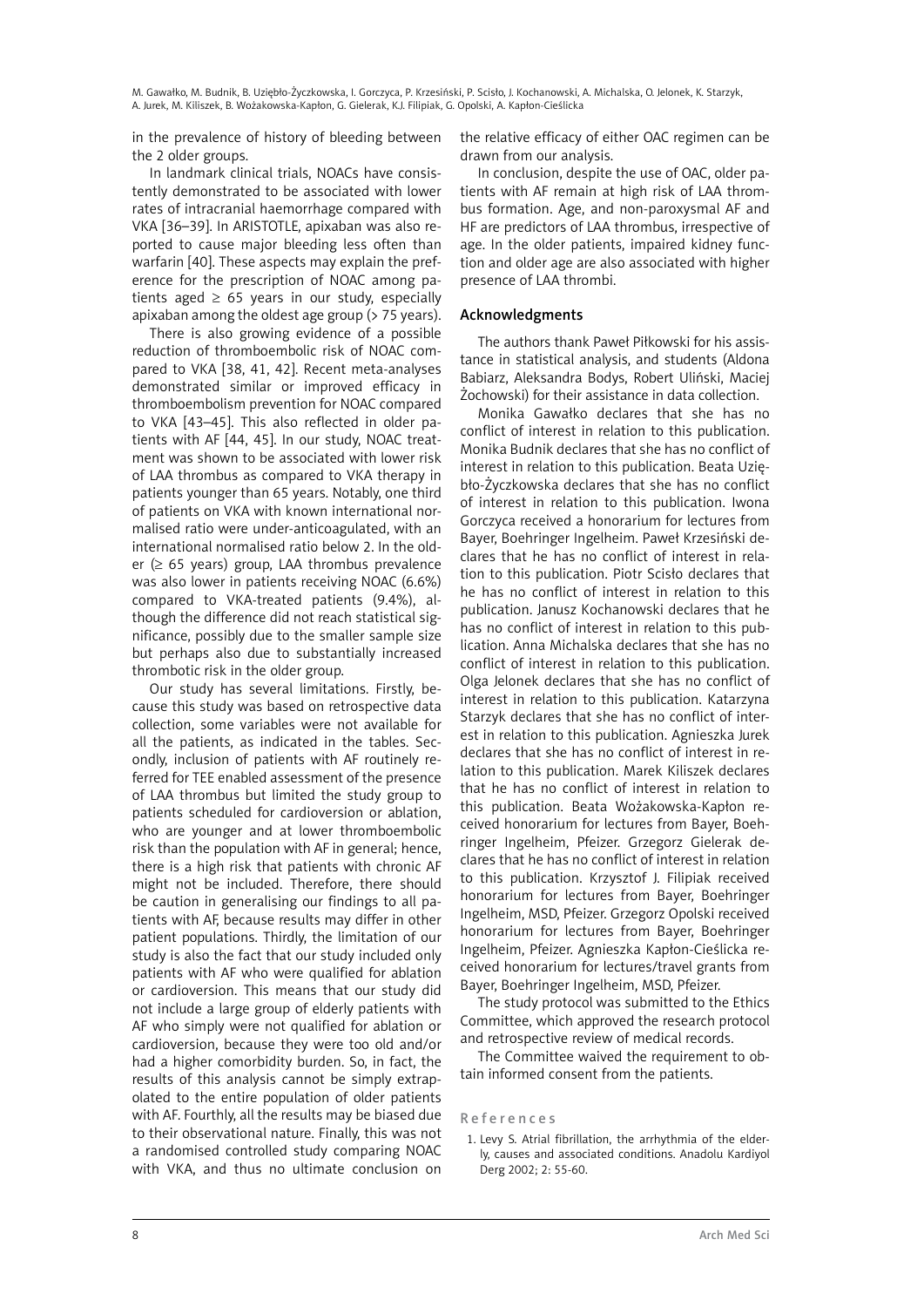- 2. Fitzmaurice DA, Hobbs FD. Research into practice: management of atrial fibrillation in general practice. Br J Gen Pract 2014; 64: 540-2.
- 3. Krijthe BP, Kunst A, Benjamin EJ, et al. Projections on the number of individuals with atrial fibrillation in the European Union, from 2000 to 2060. Eur Heart J 2013; 34: 2746-51.
- 4. Pobrotyn P, Suslo R, Witczak IT, Rypicz L, Drobnik J. An analysis of the costs of treating aged patients in a large clinical hospital in Poland under the pressure of recent demographic trends. Arch Med Sci 2020; 16: 666-71.
- 5. Sankaranarayanan R, Kirkwood G, Dibb K, Garratt CJ. Comparison of atrial fibrillation in the young versus that in the elderly: a review. Cardiol Res Pract 2013; 2013: 976976.
- 6. Domienik-Karlowicz J, Tronina O, Lisik W, Durlik M, Pruszczyk P. The use of anticoagulants in chronic kidney disease: Common point of view of cardiologists and nephrologists. Cardiol J 2020; 27: 868-74.
- 7. Regazzoli D, Ancona F, Trevisi N, et al. Left atrial appendage: physiology, pathology, and role as a therapeutic target. Biomed Res Int 2015; 2015: 205013.
- 8. Mazouz B, Keren A, Chenzbraun A. Age alone is not a risk factor for left atrial thrombus in atrial fibrillation. Heart 2008; 94: 197-9.
- 9. Rader VJ, Khumri TM, Idupulapati M, Stoner CN, Magalski A, Main ML. Clinical predictors of left atrial thrombus and spontaneous echocardiographic contrast in patients with atrial fibrillation. J Am Soc Echocardiogr 2007; 20: 1181-5.
- 10. Gawalko M, Kaplon-Cieslicka A, Budnik M, et al. Comparison of different oral anticoagulant regimens in patients with atrial fibrillation undergoing ablation or cardioversion. Pol Arch Intern Med 2017; 127: 823-31.
- 11. Inker LA, Astor BC, Fox CH, et al. KDOQI US commentary on the 2012 KDIGO clinical practice guideline for the evaluation and management of CKD. Am J Kidney Dis 2014; 63: 713-35.
- 12. Ponikowski P, Voors AA, Anker SD, et al. 2016 ESC Guidelines for the diagnosis and treatment of acute and chronic heart failure: the task force for the diagnosis and treatment of acute and chronic heart failure of the European Society of Cardiology (ESC). Developed with the special contribution of the Heart Failure Association (HFA) of the ESC. Eur J Heart Fail 2016; 18: 891-975.
- 13. Mitrousi K, Lip GYH, Apostolakis S. Age as a risk factor for stroke in atrial fibrillation patients: implications in thromboprophylaxis in the era of novel oral anticoagulants. J Atr Fibrillation 2013; 6: 783.
- 14. Patti G, Pecen L, Lucerna M, et al. Outcomes of anticoagulated patients with atrial fibrillation treated with or without antiplatelet therapy – a pooled analysis from the PREFER in AF and PREFER in AF PROLONGATON registries. Int J Cardiol 2018; 270: 160-6.
- 15. van Walraven C, Hart RG, Connolly S, et al. Effect of age on stroke prevention therapy in patients with atrial fibrillation: the atrial fibrillation investigators. Stroke 2009; 40: 1410-6.
- 16. Camm AJ, Kirchhof P, Lip GY, et al. Guidelines for the management of atrial fibrillation: the task force for the management of atrial fibrillation of the European Society of Cardiology (ESC). Europace 2010; 12: 1360-420.
- 17. January CT, Wann LS, Calkins H, et al. 2019 AHA/ACC/ HRS focused update of the 2014 AHA/ACC/HRS guideline for the management of patients with atrial fibrillation: a report of the American College of Cardiology/ American Heart Association task force on clinical prac-

tice guidelines and the Heart Rhythm Society. J Am Coll Cardiol 2019; 74: 104-32.

- 18. Hohnloser SH, Pajitnev D, Pogue J, et al. Incidence of stroke in paroxysmal versus sustained atrial fibrillation in patients taking oral anticoagulation or combined antiplatelet therapy: an ACTIVE W Substudy. J Am Coll Cardiol 2007; 50: 2156-61.
- 19. Hart RG, Pearce LA, Rothbart RM, McAnulty JH, Asinger RW, Halperin JL. Stroke with intermittent atrial fibrillation: incidence and predictors during aspirin therapy. Stroke prevention in atrial fibrillation investigators. J Am Coll Cardiol 2000; 35: 183-7.
- 20. Vanassche T, Lauw MN, Eikelboom JW, et al. Risk of ischaemic stroke according to pattern of atrial fibrillation: analysis of 6563 aspirin-treated patients in AC-TIVE-A and AVERROES. Eur Heart J 2015; 36: 281-7a.
- 21. Ganesan AN, Chew DP, Hartshorne T, et al. The impact of atrial fibrillation type on the risk of thromboembolism, mortality, and bleeding: a systematic review and meta-analysis. Eur Heart J 2016; 37: 1591-602.
- 22. Kaplon-Cieslicka A, Budnik M, Gawalko M, et al. Atrial fibrillation type and renal dysfunction as important predictors of left atrial thrombus. Heart 2019; 105: 1310-5.
- 23. Kowalczyk E, Kasprzak JD, Lipiec P. Heart failure as an independent predictor of thrombus persistence in nonvalvular atrial fibrillation: a transesophageal echocardiography-based study. Pol Arch Med Wewn 2015; 125: 358-62.
- 24. Inoue K, Suna S, Iwakura K, et al. Outcomes for atrial fibrillation patients with silent left atrial thrombi detected by transesophageal echocardiography. Am J Cardiol 2017; 120: 940-6.
- 25. Wu MS, Gabriels J, Khan M, et al. Left atrial thrombus despite continuous direct oral anticoagulant or warfarin therapy in patients with atrial fibrillation: insights into rates and timing of thrombus resolution. J Interv Card Electrophysiol 2018; 53: 159-67.
- 26. Pulignano G, Del Sindaco D, Di Lenarda A, et al. Incremental value of gait speed in predicting prognosis of older adults with heart failure: insights from the IM-AGE-HF study. JACC Heart Fail 2016; 4: 289-98.
- 27. Mountantonakis SE, Grau-Sepulveda MV, Bhatt DL, Hernandez AF, Peterson ED, Fonarow GC. Presence of atrial fibrillation is independently associated with adverse outcomes in patients hospitalized with heart failure: an analysis of get with the guidelines-heart failure. Circ Heart Fail 2012; 5: 191-201.
- 28. Singer DE, Chang Y, Borowsky LH, et al. A new risk scheme to predict ischemic stroke and other thromboembolism in atrial fibrillation: the ATRIA study stroke risk score. J Am Heart Assoc 2013; 2: e000250.
- 29. Piccini JP, Stevens SR, Chang Y, et al. Renal dysfunction as a predictor of stroke and systemic embolism in patients with nonvalvular atrial fibrillation: validation of the R(2)CHADS(2) index in the ROCKET AF (Rivaroxaban Once-daily, oral, direct factor Xa inhibition Compared with vitamin K antagonism for prevention of stroke and Embolism Trial in Atrial Fibrillation) and ATRIA (An Ticoagulation and Risk factors In Atrial fibrillation) study cohorts. Circulation 2013; 127: 224-32.
- 30. Wolf PA, Abbott RD, Kannel WB. Atrial fibrillation as an independent risk factor for stroke: the Framingham Study. Stroke 1991; 22: 983-8.
- 31. Pugh D, Pugh J, Mead GE. Attitudes of physicians regarding anticoagulation for atrial fibrillation: a systematic review. Age Ageing 2011; 40: 675-83.